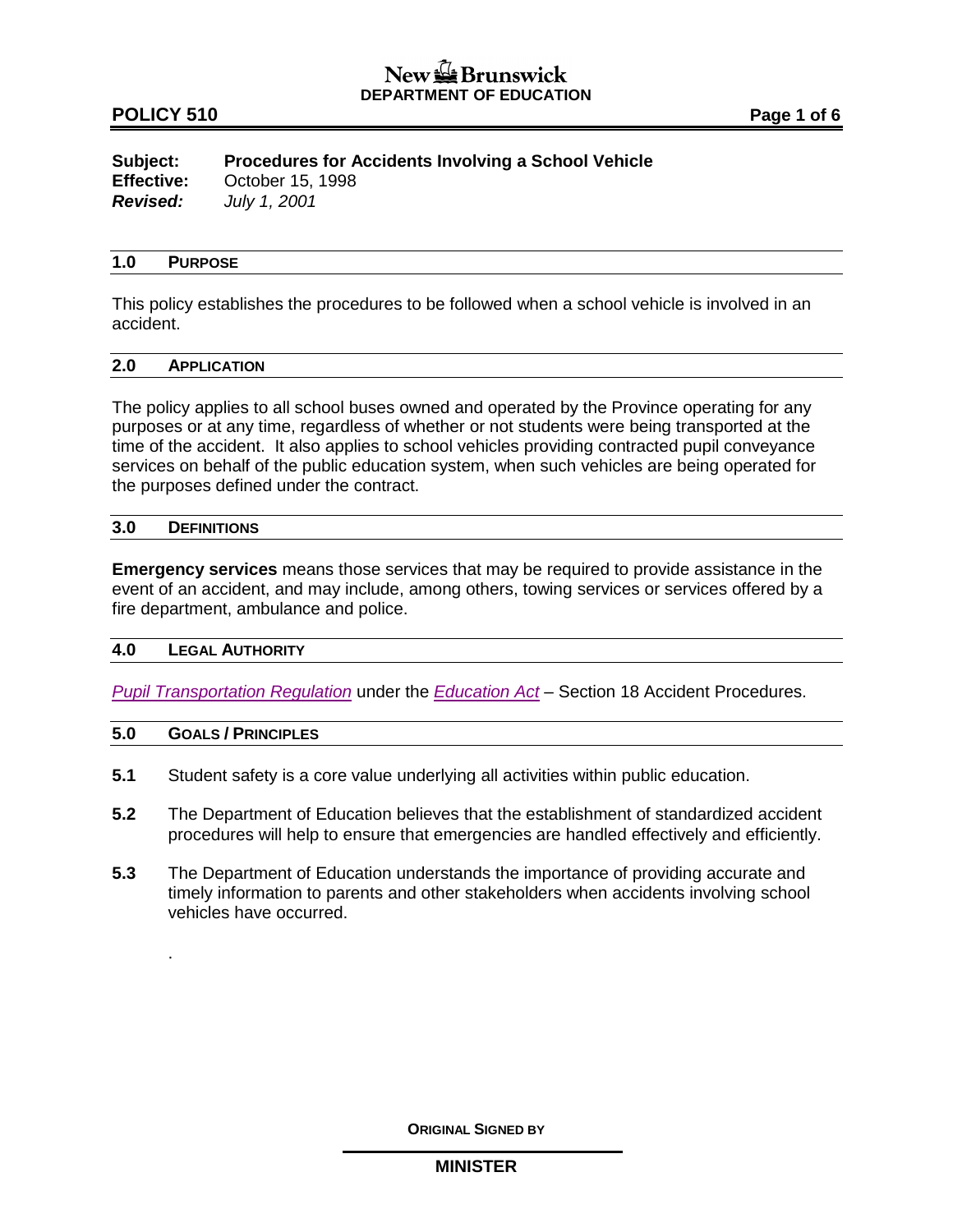# New  $\mathbb{Z}$  Brunswick **DEPARTMENT OF EDUCATION**

### **POLICY 510 Page 2 of 6**

#### **6.0 REQUIREMENTS / STANDARDS**

#### **6.1 Assignment of Responsibilities**

- **6.1.1** A superintendent may designate one or more employees to carry out his/her responsibilities under this policy.
- **6.1.2** The superintendent must ensure that all employees that may be required to carry out duties under this policy at the schools and school district office are made aware of this policy and its procedures.
- **6.1.3** The superintendent must ensure that emergency service organizations serving the school district (including hospitals, police and/or R.C.M.P. detachments, and fire departments) are familiar with the procedures described under this policy.

### **6.2 Procedures at the Accident Scene**

- **6.2.1** At the scene of an accident, a school vehicle driver must follow these steps:
	- Step 1:Attend to the immediate physical and emotional needs of students.
	- Step 2:Secure emergency services (police, ambulance, fire services) as may be required in the circumstances.

If a school vehicle driver has reason to believe that an ambulance or other medical emergency services are required at the scene of the accident, assistance must be requested. In the interest of the health and safety of students, drivers should err on the side of caution when deciding when to request ambulance or other medical services.

The *[Pupil Transportation Regulation](http://laws.gnb.ca/en/ShowPdf/cr/2001-51.pdf)* under the *[Education Act](http://laws.gnb.ca/en/ShowPdf/cs/E-1.12.pdf)* states that a school vehicle driver must not leave a school vehicle unattended while students are on board. In the event of an emergency, a school vehicle driver may only leave a vehicle unattended, while students are passengers, if absolutely necessary for the purpose of securing emergency services.

Other methods by which emergency services can be contacted at the scene of an accident may include sending a student of high school age to call for assistance or flagging down a passing motorist who may be able to assist. Only when all other possibilities have been exhausted should a school vehicle driver leave students unattended, and the period of time for which students are left unattended should be minimized.

School vehicle drivers must cooperate fully with the emergency services personnel at the scene of an accident. However, the *[Pupil Transportation](http://laws.gnb.ca/en/ShowPdf/cr/2001-51.pdf)  [Regulation](http://laws.gnb.ca/en/ShowPdf/cr/2001-51.pdf)* states that school vehicle drivers must not sign any document of make any admission of liability in any manner when an accident has occurred.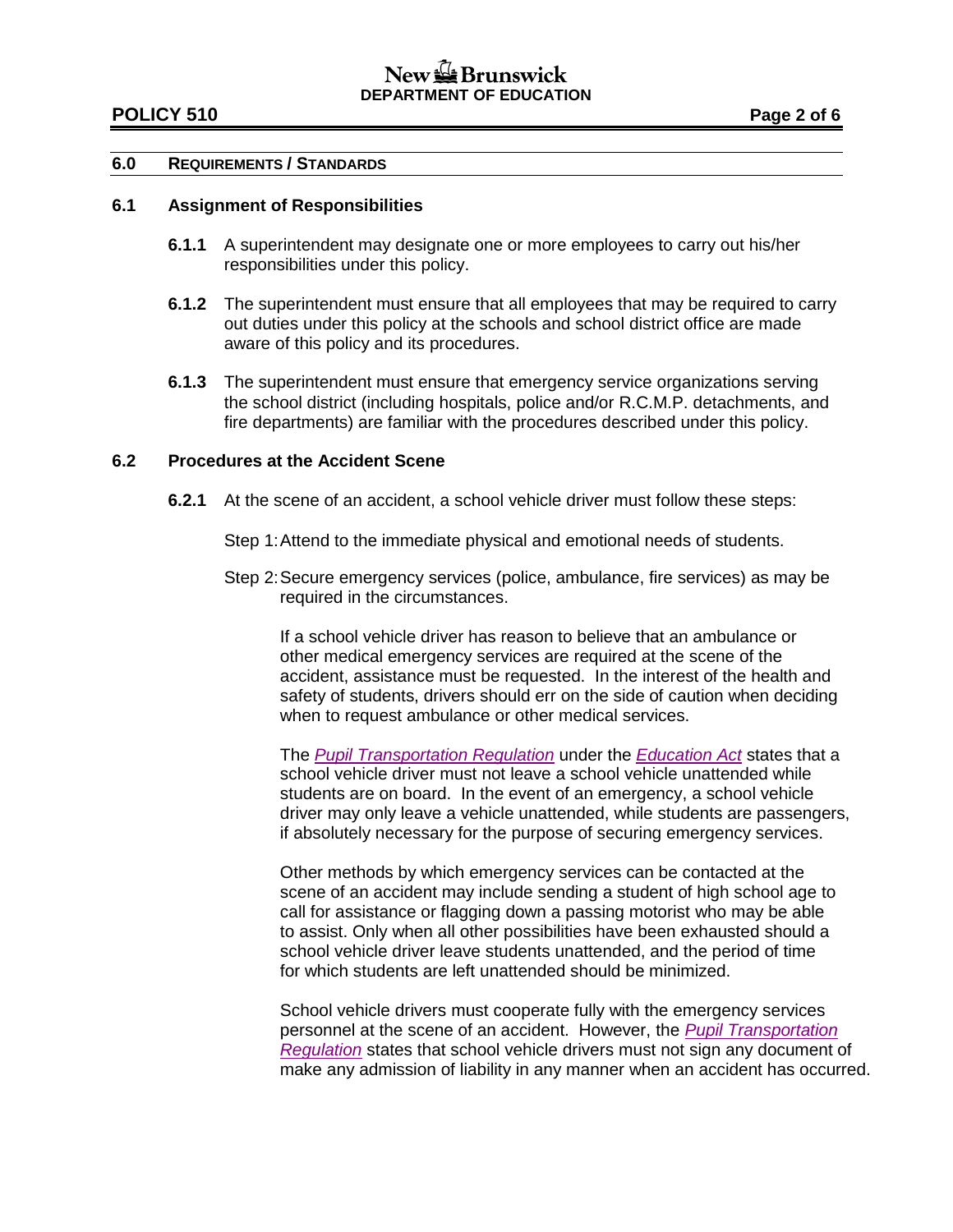Step 3:Report the accident in accordance with the procedures identified in section 6.4 of this policy.

Step 4:Record, or oversee the recording of, the following information:

- names and addresses of every person involved in the accident;
- names and addresses of witnesses, if any;
- license plate number of other vehicles involved, in any;
- names and driver's license numbers of the operators of such vehicles; and,
- identification of which persons, if any, were injured in the accident.
- Step 5: Inspect the school vehicle to assess its condition, and to determine whether it is in safe mechanical condition.

The *[Pupil Transportation Regulation](http://laws.gnb.ca/en/ShowPdf/cr/2001-51.pdf)* states that the driver of a school vehicle that has been involved in an accident must not proceed with students as passengers unless the driver is satisfied that the vehicle is in a safe mechanical condition. If there is any disagreement at the scene of an accident about the safety of a school vehicle, the driver makes the final determination not to proceed with students as passengers if the driver believes that the school vehicle is not sufficiently safe to transport students.

If a school vehicle owned by the Province is considered to be in an unsafe mechanical condition, the driver of the school vehicle, or other person designated by the superintendent, must contact the Department of Transportation immediately to make arrangements for alternate transportation and removal of the vehicle from the accident.

# **6.3 Emergency List**

The superintendent must ensure that all school vehicle drivers are provided with an emergency list of names and telephone numbers. Drivers must ensure that this list is kept in the school vehicle at all times. (Section 7.1 provides suggestions as to what names and numbers may be useful to have recorded on the list.)

# **6.4 Reporting the Accident to School District and Police**

- **6.4.1** In the case of a serious accident, an accident involving injuries, an accident causing a significant delay in the transportation of students, or an accident where assistance is required from the district office staff, contacts with the district office and the police must be made as soon as is practicable from the scene of the accident.
- **6.4.2** A minor accident that does not result in a significant delay and does not involve injuries must be reported as soon as possible, after all students have been dropped off at their destinations.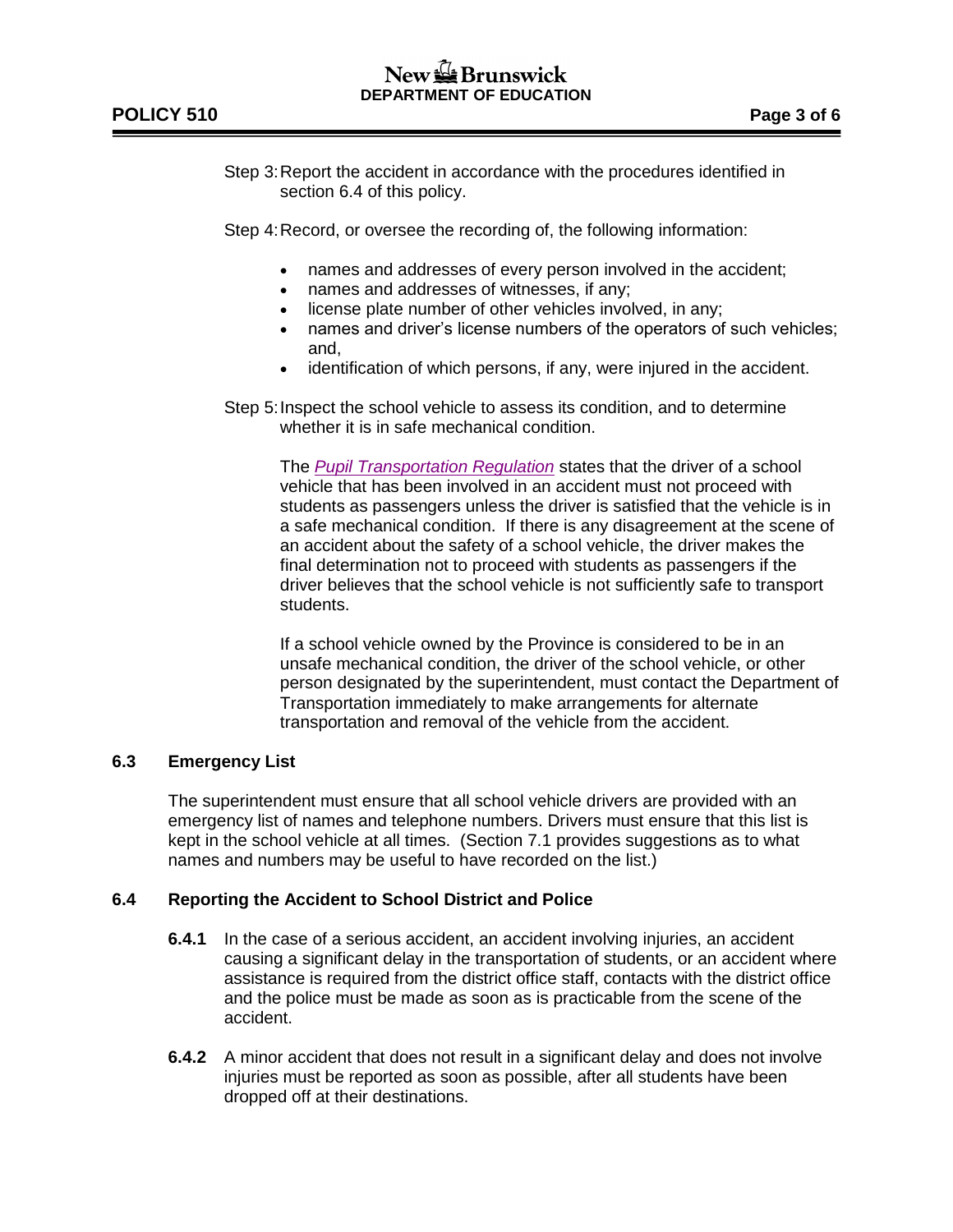# **POLICY 510 Page 4 of 6**

## **6.4.3** When reporting the accident, the following information must be provided:

- location of the accident;
- telephone number from which the call is being placed;
- vehicle/bus number and driver's name;
- number of students involved:
- physical and emotional status of the students and driver;
- physical status and position of the vehicle; and,
- need for a substitute bus or other form of alternate transportation.

### **6.5 Confirmation of Emergency Services**

The superintendent, or a person designated by the superintendent for this purpose, must immediately upon being notified of the accident, contact those emergency services which are appropriate in the circumstances (i.e., police, ambulance and/or fire services) to confirm that the proper services have been dispatched to the scene of the accident.

### **6.6 Notification of Parents**

Except in the case of minor accidents which do not involve any risk of injury to students, the superintendent must ensure that the parent(s) of each student involved in a school vehicle accident are, as soon as possible on the day of the accident, notified of the accident and advised to consider having the student examined by a medical practitioner.

### **6.7 Notification of the Pupil Transportation Branch – Department of Education**

Upon receipt of notice of a school vehicle accident involving injuries or major property damage, the superintendent shall notify the Pupil Transportation Branch of the Department of Education as soon as possible. Reports of accidents which do not produce injuries and result in only minor property damage do not have to be reported to the Pupil Transportation Branch until the Accident Report has been filed in accordance with section 6.4.

### **6.8 Accidents Involving Injuries**

- **6.8.1** Injured students and staff must be attended to by medical practitioners as soon as possible. The superintendent (or such persons as may be designated by the superintendent for this purpose) is responsible for making all necessary arrangements for medical services for injured students and staff immediately following the accident.
- **6.8.2** If there is reason to believe that students and staff may be suffering from injuries that are not immediately evident, the superintendent must, depending on the specific circumstances, either
	- make arrangements to have all students and staff examined by a medical practitioner, or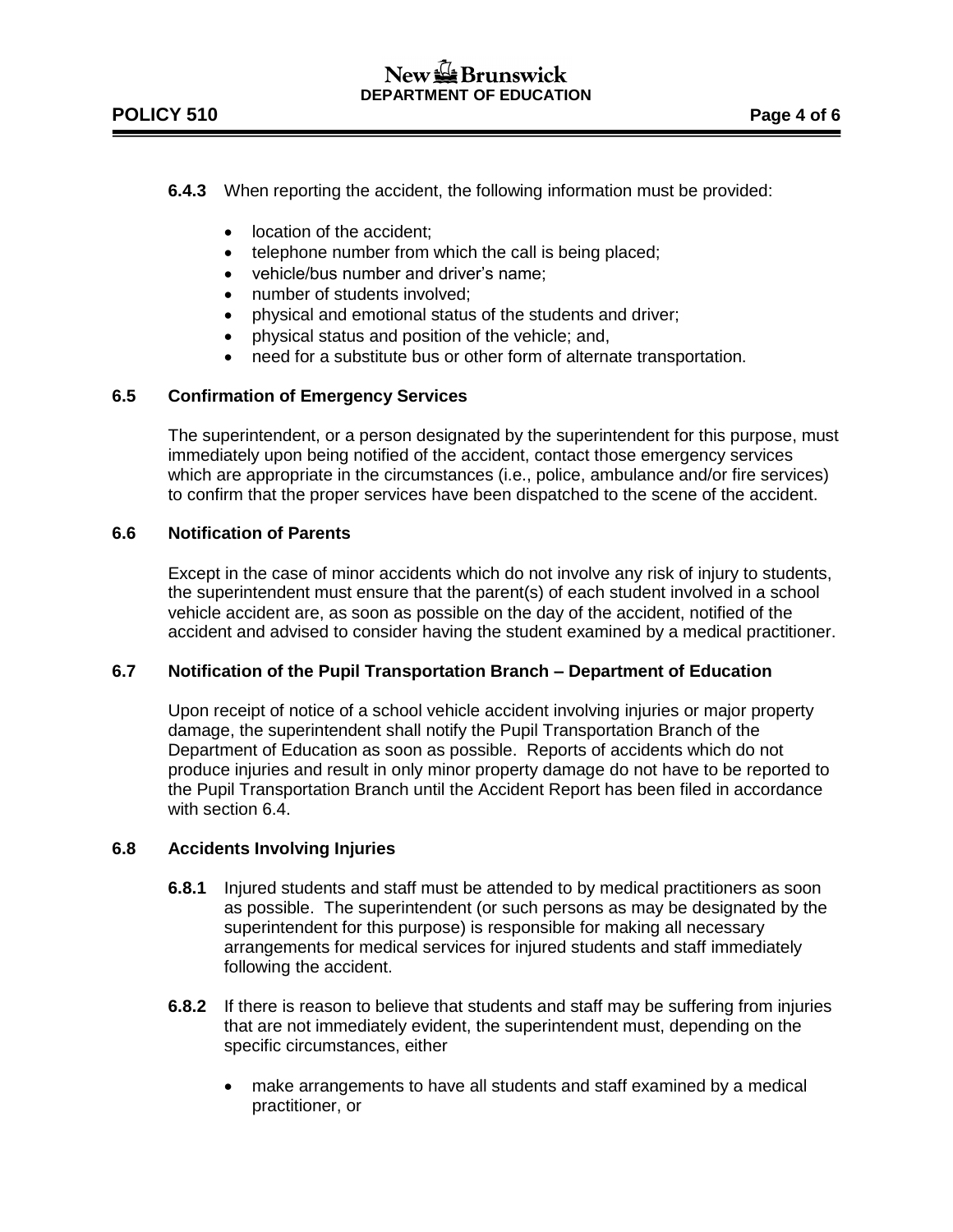- ensure that all parents are advised to have their children examined by a medical practitioner.
- **6.8.3** If any students or staff are being treated at the hospital as the result of a school vehicle accident, one or more employees must be present at the hospital to serve as a school district liaison for the purpose of exchanging information as required.

### **6.9 Communications**

- **6.9.1** Each school district must have an emergency communications plan for the purpose of coordinating the exchange of information in the event of a school vehicle accident.
- **6.9.2** The priority in any emergency communications regarding a school vehicle accident will be to provide accurate information to the families of students as quickly as possible.
- **6.9.3** Spokespersons shall be designated at each point of contact: the school, district office, central office of the Department of Education, and where applicable, the hospital involved. All inquiries must be channeled through the designated spokespersons to ensure that the information being delivered is as accurate and current as possible.

### **6.10 Completion of Accident Reports**

- **6.10.1** Copies of the standard Accident Report form must be kept in each school vehicle at all times.
- **6.10.2** An Accident Report must be accurately and fully completed by the driver any time a school vehicle is involved in an accident. In the event that the driver is injured in the accident, the superintendent may designate another employee to obtain the necessary information and complete the report.
- **6.10.3** The completed Accident Report must be submitted to the superintendent within 24 hours of the accident. Upon receipt of the report, the superintendent must immediately forward a copy of the Accident Report to the Pupil Transportation Branch – Department of Education and the Department of Transportation.
- **6.10.4** The superintendent must keep a file for each accident. The file must include all pertinent information relating to the accident, including the Accident Report, information relating to any disciplinary action taken, claims handling, and communications procedures.